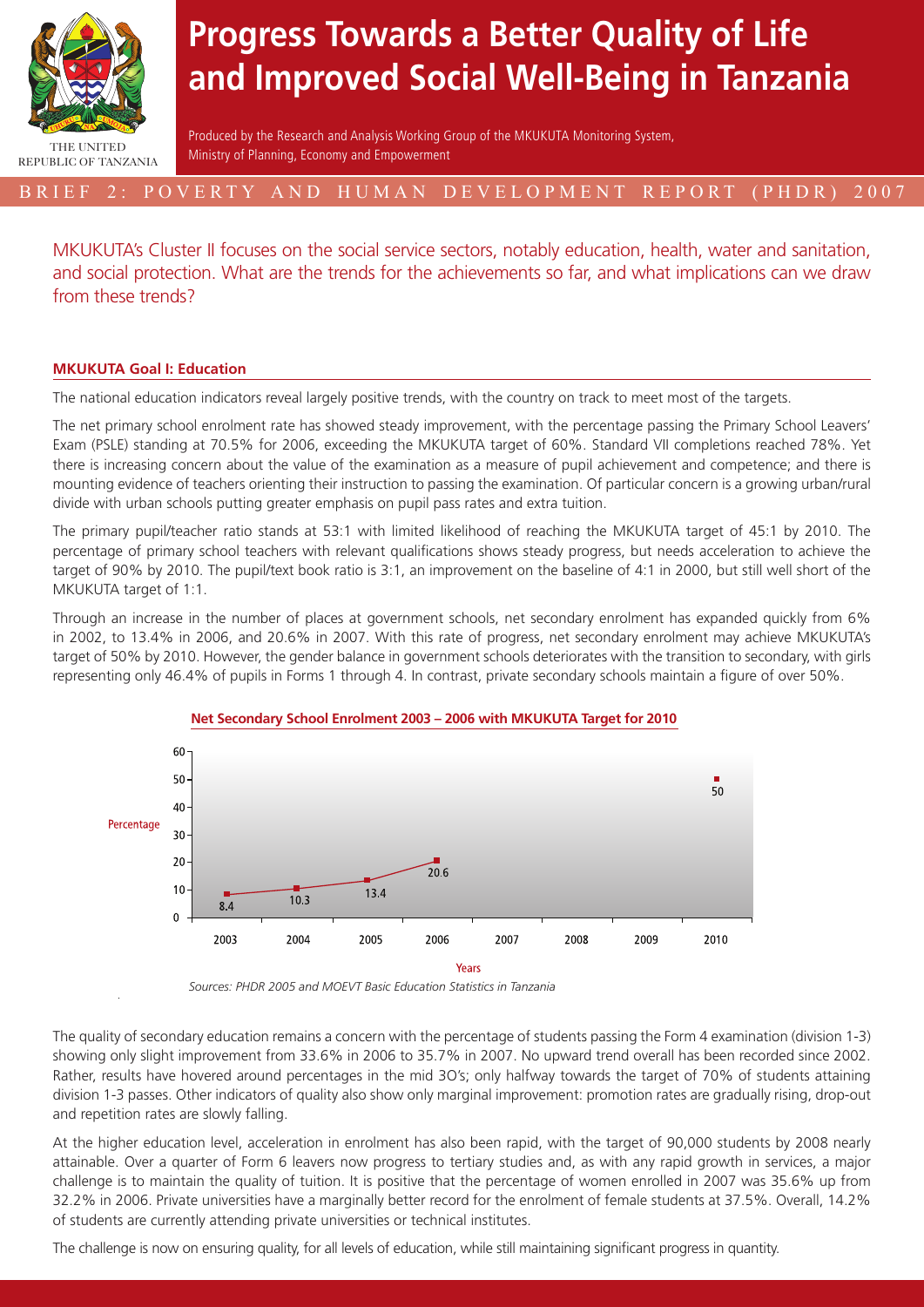

### **Gross Enrolment in Higher Education Institutions 2002/03 – 2006/07 (with MKUKUTA Target for 2007/08)**

*Sources: PHDR 2005 and MOEVT Basic Education Statistics in Tanzania*

# **MKUKUTA Goal II: Health and Well-being**

Since the introduction of health user charges under the 'cost-sharing' policy, various surveys have highlighted public concern with the cost of treatment and drug availability. A serious failure in health services is ensuring access to free health care as a public entitlement by mothers of young children and adults over 60.

Nonetheless, overall infant and under-five mortality has reduced sharply approaching the right trajectory to meet the Millennium Development Goal target. Infant mortality dropped from 99 deaths per 1,000 live births to 68, and under-five mortality dropped from 147 to 112 per 1,000 live births. However, enormous disparities persist between regions and special efforts are needed in the worst affected areas.

Vaccination coverage rates are high, exceeding MKUKUTA target levels for each of the last five years. There are worrying signs, though, of a slight drop in performance since 2004, this has been attributed to the devolution for the Expanded Programme of Immunisation logistics to Local Government Authorities. Children's nutritional status has also improved, albeit from a very low base. Nonetheless, the percentages of children who are stunted at 38%, or under-weight at 22% remain unacceptably high.

HIV statistics provide signals of optimism, with an apparent decline in adult prevalence, a major increase in HIV testing, and a major expansion of AIDS treatments. Following a 500% increase in notified TB cases, the last two years have witnessed a decline in notified cases for the first time in three decades. Treatment success rates are high and improving.

The blemish on an otherwise good score card is in maternal health; although maternal mortality is notoriously difficult to measure, there is no indication of any improvement since the early 1990s. Linked to this is the stubbornly high neonatal mortality rate which accounts for nearly half of all infant deaths. A determined push is required, focussing on raising the proportion of births attended by skilled personnel, as well as improving the availability of emergency care for complications arising in pregnancy and delivery.

Plans are in place for the first major and ambitious expansion of the healthcare infrastructure in Tanzania since the 1970s. The biggest challenge in translating 'access' to services into quality care will be to ensure that there are adequately trained staff, equipment, supplies and maintenance.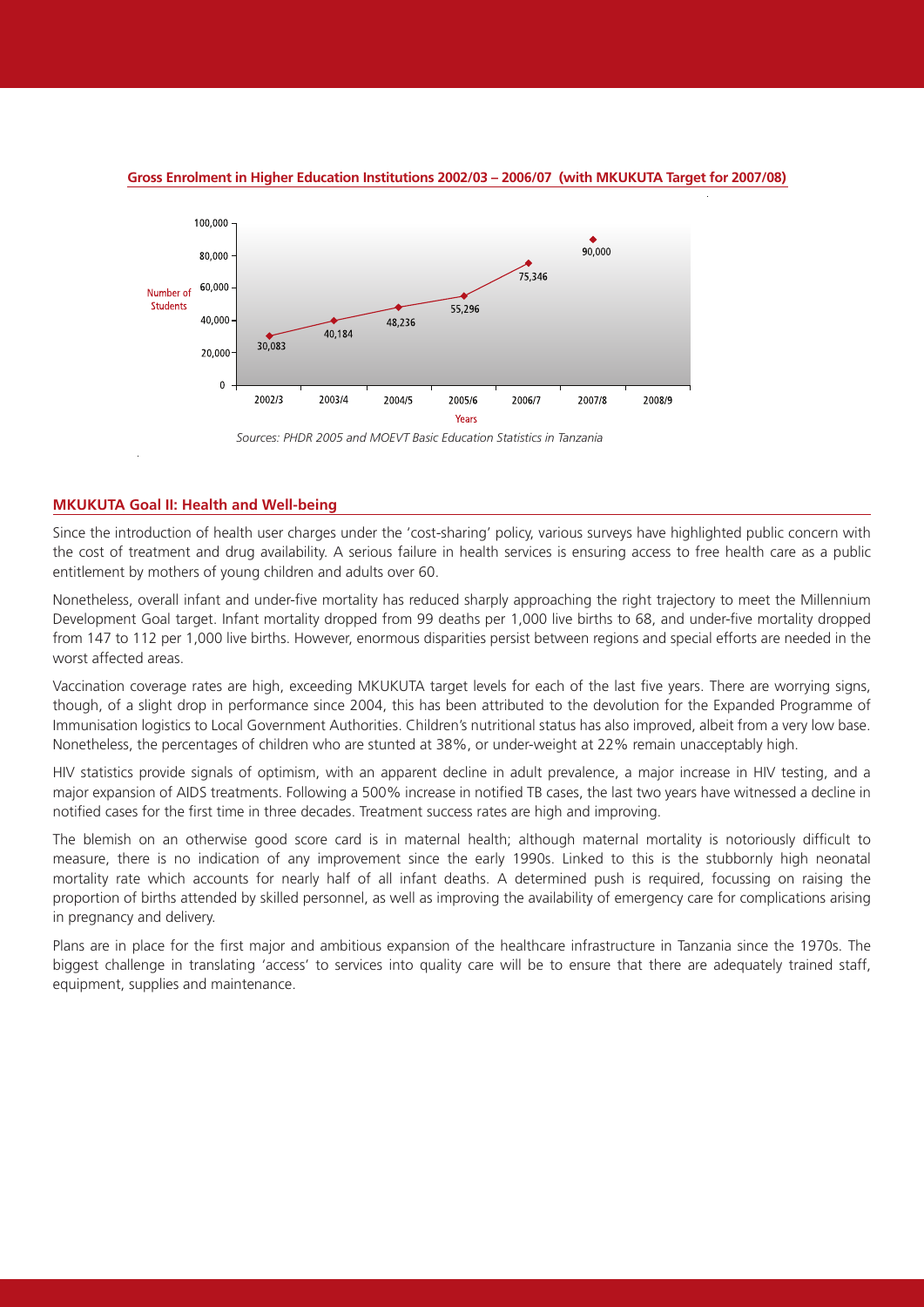| <b>Indicator</b>                                                         | <b>Hospitals</b> | <b>Health</b><br><b>Centres</b> |
|--------------------------------------------------------------------------|------------------|---------------------------------|
| Proportion of Health Facilities Where Indicated Equipment is Available   | $\frac{0}{0}$    | $\%$                            |
| Vacuum extractor                                                         | 59               | 19                              |
| Vacuum aspirator                                                         | 47               | 17                              |
| Dilation and curettage (D&C)                                             | 42               | 36                              |
| <b>Blood transfusion</b>                                                 | 99               | 12                              |
| Caesarean section                                                        | 96               | 15                              |
| Proportion of Health Facilities That Have Ever Undertaken Procedure      |                  |                                 |
| Assisted delivery (vacuum extraction)                                    | 68               | 22                              |
| Removal of retained products by manual vacuum aspiration (MVA) or<br>D&C | 97               | 56                              |
| Parenteral oxytocic drugs (for haemorrhage)                              | 78               | 20                              |
| Parenteral anti-convulsant drugs (for eclampsia)                         | 70               | 17                              |
| Manual removal of placenta                                               | 89               | 64                              |
| <b>Blood transfusion</b>                                                 | 99               | 12                              |

#### **Indicators of Availability of Emergency Obstetric Care in Hospitals and Health Centres 2006**

*Source: Tanzania Service Provision Assessment Survey 2006, Preliminary Report*

## **MKUKUTA Goal III: Water and Sanitation**

Access to water is measured through routine administrative systems and household surveys. Although both suggest a trend of improved rural access to water since the 1980s and 1990s, both show that the MKUKUTA goals of urban 90% and rural 65% by 2010, as well as the MDG targets, may be out of reach. Urban coverage is far higher than in rural areas.

The launch in 2006/07 of the Water Sector Development Programme (WSDP) pulls together sub-sector programmes under a single development effort for the period 2006-2011. It represents a substantial increase in the overall volume of investments to the sector. The funds allocated could make it possible to meet both MKUKUTA targets and, if the funding continues, the MDGs. However, the programme has challenges in balancing urban and rural needs.

Data on progress in sanitation is variable. Using WHO and UNICEF definitions rural access to improved sanitation facilities is 43%, while urban access is 53 %, and the overall national figure is 47%. Data on school sanitation facilities shows that apart from a decline between 2002 and 2003, school sanitation facilities have gradually increased from 35.7% in 2001 to 38.9% in 2006. Given the large increase in student enrolment nationally, especially in primary schools, the steady improvement is encouraging.

#### **MKUKUTA Goals IV and V: Social Protection**

Social protection for the most vulnerable is addressed through a wide range of interventions, with coordination remaining the key challenge. Special modules on 'child work' and 'child labour' were included in the 2000/01 and 2006 Integrated Labour Force Surveys. Indeed, Tanzania is one of the first countries to collect this information. Within these surveys, 'child work' refers to certain activities undertaken by children, such as helping parents in the home or the family for short periods during the day, or teenagers working a few hours before or after school or during holidays. Child work is considered as a desirable socialisation process for children. In contrast, 'child labour' is work performed by children less than 18 years of age which is exploitative, hazardous or inappropriate for their age, and which is detrimental to their schooling, mental, spiritual and moral development. Child labour is harmful to the life of a child, and the abolition of this form of exploitation is always desired. The MKUKUTA indicator on child labour monitors numbers of children in child labour as a percentage of all working children. The latest estimate from the ILFS 2006 shows that 21.1% of working children in Tanzania are engaged as child labourers.